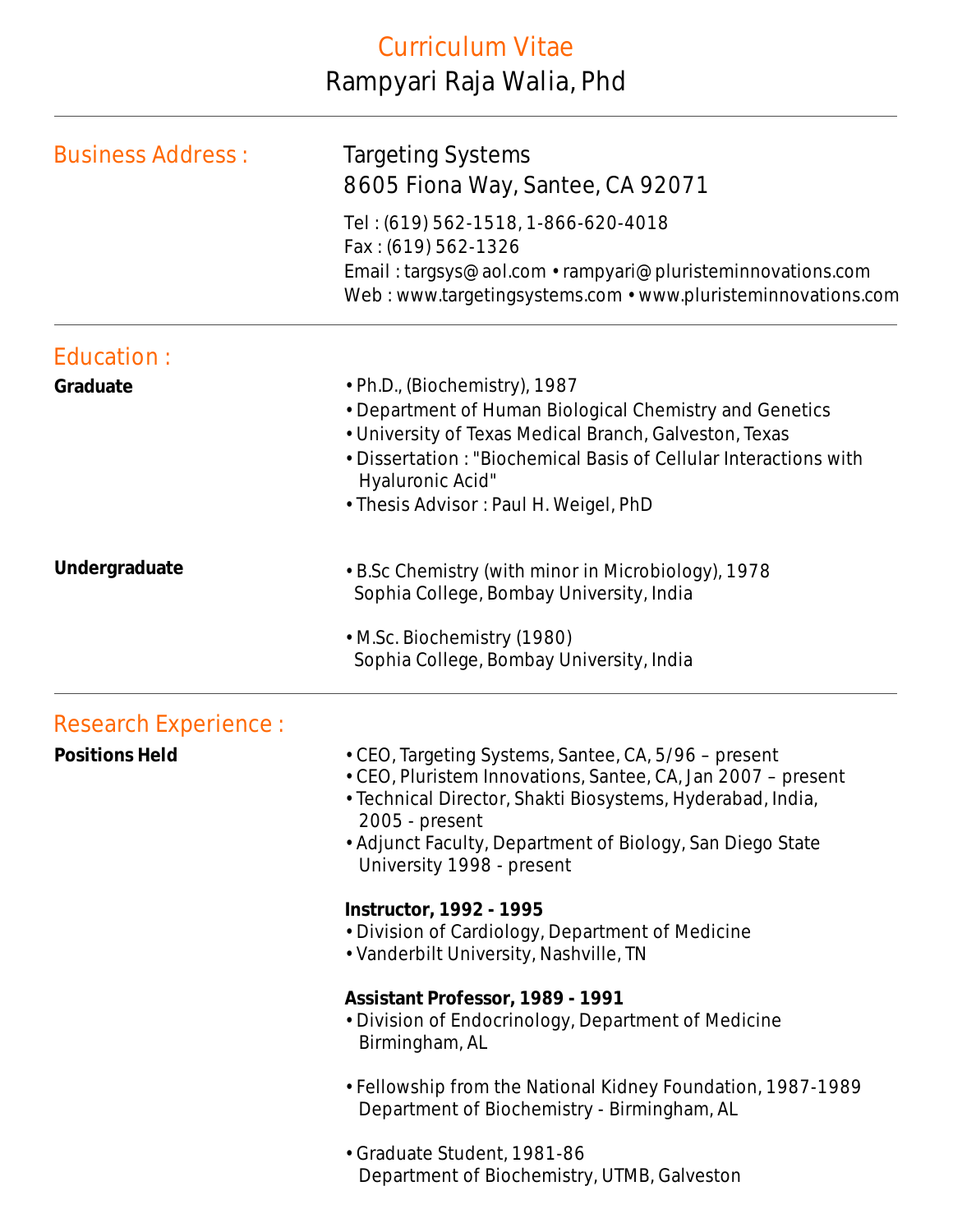**Have previously received grants from :**

- American Heart Association
- American Diabetes Association
- Cystic Fibrosis Foundation
- National Kidney Foundation
- National Institutes of Health Phase I SBIR (Small Business Innovation Research) Targeting Systems

## Researh Publications

**(Note publications 1-12 are in Dr Walia´s maiden name Raja)**

1) Raja RH, LeBoeuf RD, Stone G, and Weigel PH (1984) Preparation of alkylamine and I125- labeled derivatives of hyaluronic acid uniquely modified at the reducing end. Anal. Biochem. 139: 168-177

2) Raja RH, Herzig MH, Grissom M, and Weigel PH (1986). Preparation and use of synthetic cell culture surfaces. J Biol. Chem. 281: 8505-8513

3) LeBoeuf RD, Raja RH, Fuller GM and WEigel PH (1986). Human fibrinogen specifically binds to hyaluronic acid. J. Biol. Chem. 261: 12586-12592

4) Raja RH, McGary CT, and Weigel PH (1988). Affinity and distribution of surface and intracellular hyaluronic acid receptors in isolated rat liver endothelial cells. J. Biol. Chem. 263: 16661-16668

5) Frost SJ, McGary CT, Raja RH, and Weigel PH (1988) Specific intracellular hyaluronic acid binding to isolated rat hepatocytes is membrane associated. Biochim. Biophys. Acta 946 (1) 66-74

6) Frost SJ, McGary CT, Raja RH, and Weigel PH (1990) Characterization of an intracellular hyaluronic acid binding site in isolated rat hepatocytes. Biochemistry. Nov 13;29(45):10425-32.

7) McGary CT, Raja RH and Weigel PH (1989) Endocytosis of hyaluronic acid by rat liver endothelial cells. Biocehmical J. 257: 875-884.

8) Hook M, Raucci G, Raja RH, Signas C, Jonsson K, Lindgren PE and Lindberg M. (1989). A fibronecting binding protein from Staphyalococcus aureus and its role in bacterial adherence. In Molecular Mechanisms of Microbial Adhesion. LM Switalski, M Hook, E. Beachy. Eds. Springer Verlag, Berlin, pp 107-117.

9) Raja RH, Raucci G and Hook M. (1990) Peptide analogs to a fibronectin receptor inhibit attachment of Staphylococcus aureus to fibronectin-coating substrates. Infect. Immune. 58: 2593-2598

10) Hook M, McGavin M, Switalski LM, Raja RH, Raucci G, Lindgren PE, Lindgren Mand Signas C. (1990) Interaction of bacteria with extra cellular matrix proteins. Cell Diff. and develop. 32: 433-438.

11) Raja RH, Paterson AJ, Shin TH and Kudlow JE (1991)Transcriptional regulation of the human transforming growth factor alpha gene. Molec. Endocrinol. 5(4): 514-520.